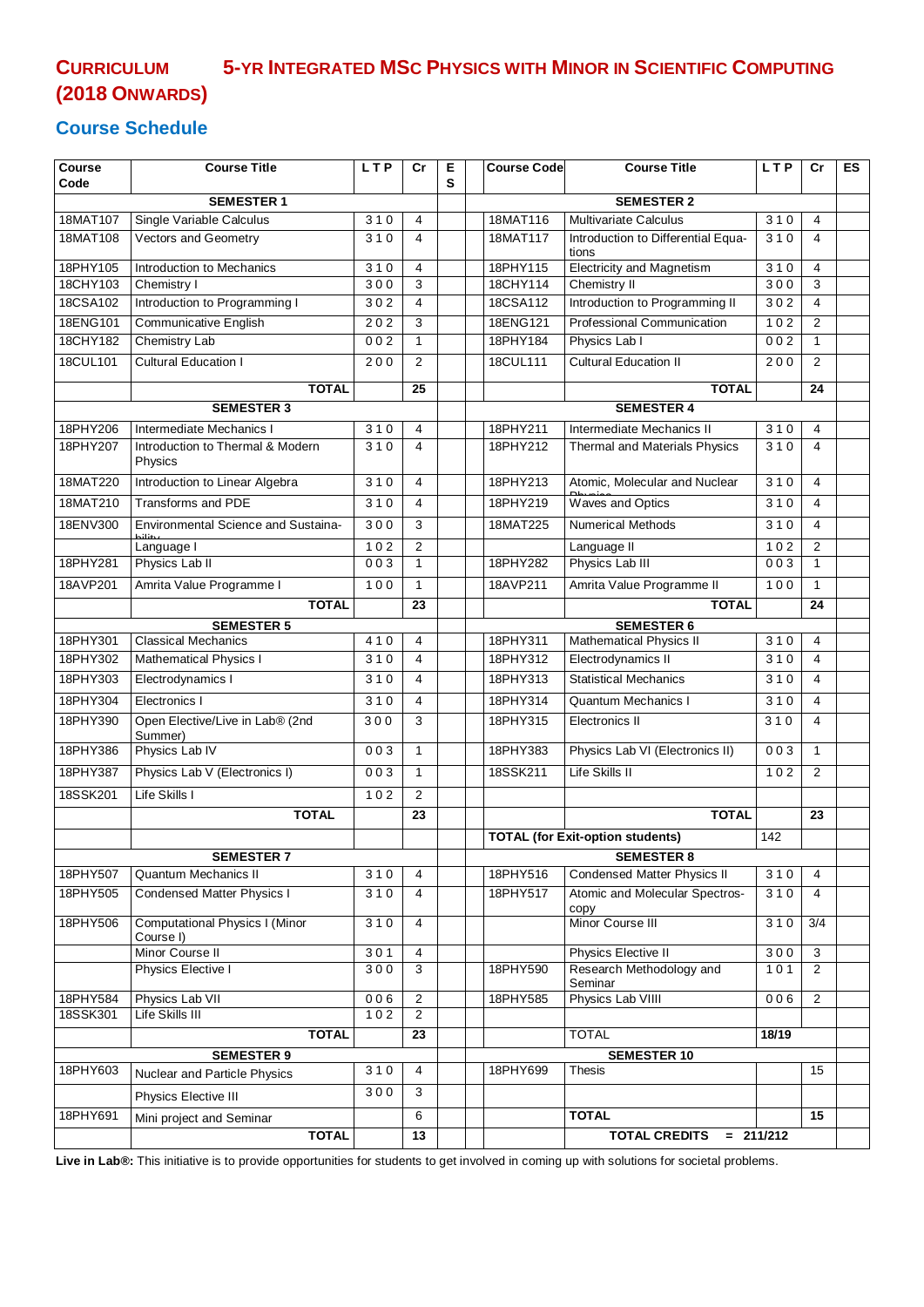### **Language Electives**

| Code     | Paper I     |     |  |          | Paper II     |     |  |
|----------|-------------|-----|--|----------|--------------|-----|--|
| 18HIN101 | Hindi I     | 102 |  | 18HIN111 | Hindi II     | 102 |  |
| 18KAN101 | Kannada I   | 102 |  | 18KAN111 | Kannada II   | 02  |  |
| 18MAL101 | Malayalam I | 102 |  | 18MAL111 | Malavalam II | 102 |  |
| 18SAN101 | Sanskrit I  | 102 |  | 18SAN111 | Sanskrit II  | 102 |  |

# **Physics Electives (3 Credits)**

| Code     | <b>PHYSICS ELECTIVES</b>                              | <b>LTP</b> | Cr | Code     | <b>MINOR COURSE II &amp; III</b>              | <b>LTP</b> | Cr             |
|----------|-------------------------------------------------------|------------|----|----------|-----------------------------------------------|------------|----------------|
| 18PHY336 | <b>Space Physics</b>                                  | 300        | 3  | 18CSA209 | Data Structures and Algorithms                | 310        | 4              |
| 18PHY342 | <b>Nonlinear Optics</b>                               | 300        | 3  | 18CSA308 | Machine Learning I                            | 310        | 4              |
| 18PHY531 | Introduction to Quantum Computing (Physics)           | 300        | 3  | 18CSA316 | Machine Learning II                           | 310        | 4              |
| 18PHY532 | <b>Advanced Statistical Mechanics</b>                 | 300        | 3  | 18MAT541 | Probability and Statistics with R             | 310        | $\overline{4}$ |
| 18PHY534 | Epistemological Foundations of Quantum Me-<br>chanics | 300        | 3  | 18MAT542 | <b>Optimization Methods</b>                   | 310        | 4              |
| 18PHY535 | Topics in Astrophysics                                | 300        | 3  | 18PHY551 | <b>Computational Physics II</b>               | 300        | 3              |
| 18PHY536 | Plasma Physics                                        | 300        | 3  | 18PHY552 | <b>Computational Condensed Matter Physics</b> | 300        | 3              |
| 18PHY537 | <b>Fluid Dynamics</b>                                 | 300        | 3  | 18PHY553 | <b>Nonlinear Dynamics</b>                     | 300        | 3              |
| 18PHY538 | Solid State Electronic Devices                        | 300        | 3  |          |                                               |            |                |
| 18PHY539 | Optoelectronics                                       | 300        | 3  |          | <b>OPEN ELECTIVES (PHYSICS)</b>               |            |                |
| 18PHY540 | Physics at Nanoscale                                  | 300        | 3  | 180EL297 | History and Philosophy of Science             | 300        | 3              |
| 18PHY541 | Mesoscopic Physics and Quantum Conductors             | 300        | 3  | 180EL298 | EU History of Science and Technology          | 400        | 3              |
| 18PHY542 | Thin Film Physics                                     | 300        | 3  |          |                                               |            |                |
| 18PHY543 | Methods of Experimental Physics                       | 300        | 3  |          |                                               |            |                |
| 18PHY320 | <b>Modern Optics</b>                                  | 300        | 3  |          |                                               |            |                |
| 18PHY545 | <b>Fourier Optics</b>                                 | 300        | 3  |          |                                               |            |                |
| 18PHY546 | Lasers and Applications                               | 300        | 3  |          |                                               |            |                |
| 18PHY547 | Physics of the Atmosphere                             | 300        | 3  |          |                                               |            |                |
| 18PHY633 | <b>Biophotonics</b>                                   | 300        | 3  |          |                                               |            |                |
| 18PHY636 | Fibre Optic Sensors and Applications                  | 300        | 3  |          |                                               |            |                |
| 18PHY637 | Fibre Optics and Technology                           | 300        | 3  |          |                                               |            |                |
| 18PHY638 | Nanophotonics                                         | 300        | 3  |          |                                               |            |                |

## **Open Electives (3-0-0-3) (3 Credits)**

| Code     | <b>Course Title</b>                            | Code     | <b>Course Title</b>                              |
|----------|------------------------------------------------|----------|--------------------------------------------------|
| 180EL231 | Advertising                                    |          |                                                  |
| 180EL232 | <b>Basic Statistics</b>                        | 180EL263 | <b>Negotiation and Counselling</b>               |
| 180EL233 | Citizen Journalism                             | 180EL264 | <b>New Literatures</b>                           |
| 180EL234 | <b>Creative Writing for Beginners</b>          | 180EL265 | Non-Profit Organization                          |
| 180EL235 | <b>Desktop Support and Services</b>            | 180EL266 | <b>Personal Effectiveness</b>                    |
| 180EL236 | Development Journalism                         | 180EL267 | Perspectives in Astrophysics and Cosmology       |
| 180EL237 | Digital Photography                            | 180EL268 | Principles of Marketing                          |
| 180EL238 | Emotional Intelligence                         | 180EL269 | Principles of Public Relations                   |
| 180EL239 | <b>Essence of Spiritual Literature</b>         | 180EL270 | Science, Society and Culture                     |
| 180EL240 | Film Theory                                    | 180EL271 | <b>Statistical Analysis</b>                      |
| 180EL241 | Fundamentals of Network Administration         | 180EL272 | <b>Teamwork and Collaboration</b>                |
| 180EL242 | <b>Gender Studies</b>                          | 180EL273 | The Message of Bhagwad Gita                      |
| 180EL243 | Glimpses of Indian Economy and Polity          | 180EL274 | <b>Understanding Travel and Tourism</b>          |
| 180EL244 | Graphics and Web-designing Tools               | 180EL275 | Videography                                      |
| 180EL245 | <b>Green Marketing</b>                         | 180EL276 | Vistas of English Literature                     |
| 180EL246 | Healthcare and Technology                      | 180EL277 | Web-Designing Techniques                         |
| 180EL247 | History of English Literature                  | 180EL278 | Organic Farming                                  |
| 180EL248 | Indian Writing in English                      | 180EL279 | Basic Legal Awareness on Protection of Women and |
| 180EL249 | Industrial Relations and Labour Welfare        | 180EL280 | Ritual Performances of Kerala                    |
| 180EL250 | Introduction to Ancient Indian Yogic and Vedic | 180EL281 | Documenting Social Issues                        |
| 180EL251 | Introduction to Computer Hardware              | 180EL282 | Fabrication of Advanced Solar Cell               |
| 180EL252 | Introduction to Event Management               | 180EL283 | Basic Concepts of X-ray Diffraction              |
| 180EL253 | Introduction to Media                          | 180EL284 | Introduction to FORTRAN and GNUPLOT              |
| 180EL254 | Introduction to Right to Information Act       | 180EL285 | Introduction to Porous Materials                 |